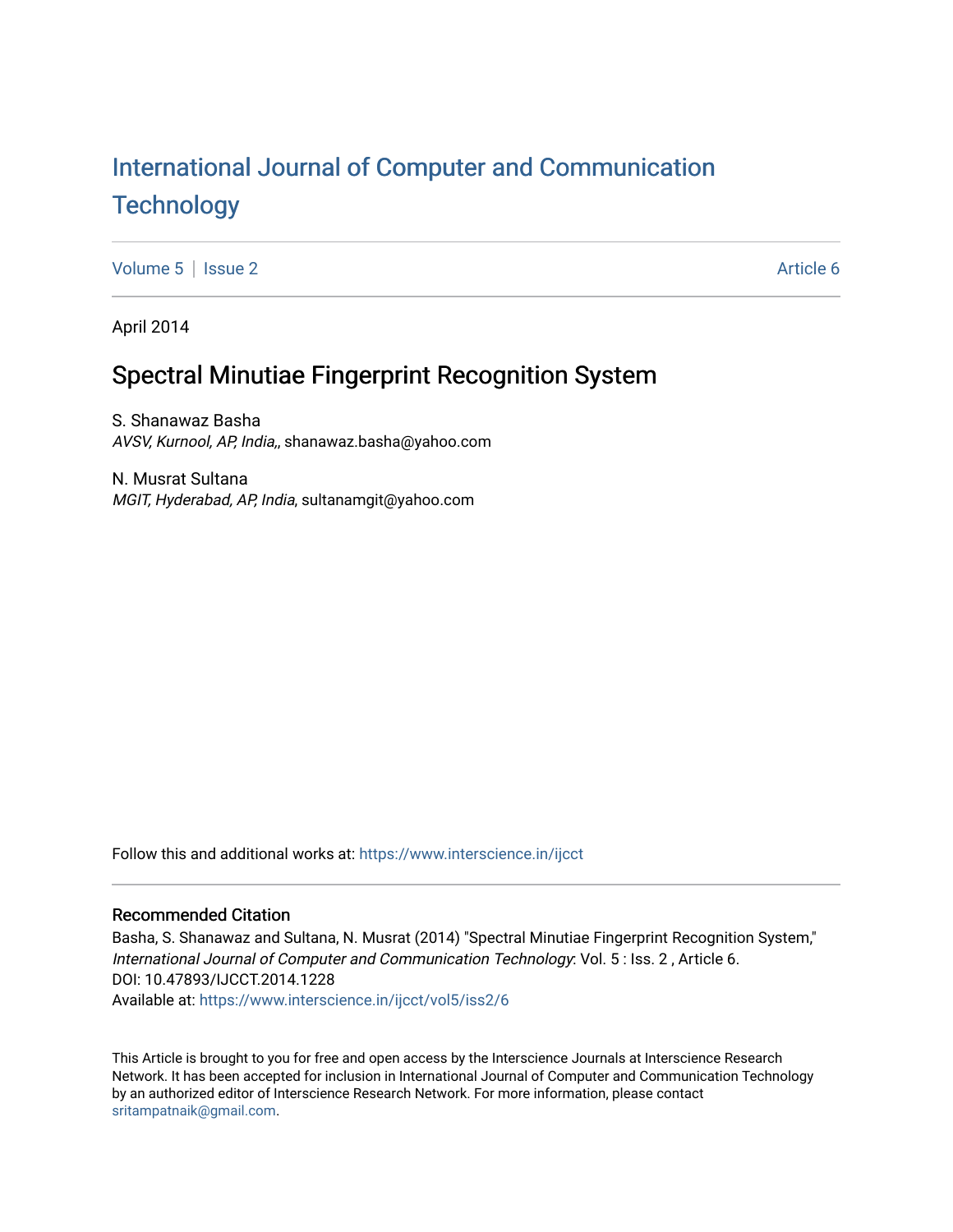# **Spectral Minutiae Fingerprint Recognition System**

**S.Shanawaz Basha<sup>1</sup> & N.Musrat Sultana<sup>2</sup>**

<sup>1</sup>AVSV, Kurnool, AP, India, <sup>2</sup>MGIT, Hyderabad, AP, India E-mail : shanawaz.basha@yahoo.com, sultanamgit@yahoo.com

*Abstract -* Biometrics refers to the automatic recognition of individuals based on their physiological and/or behavioral characteristics, such as faces, finger prints, iris, and gait. In this paper, we focus on the application of finger print recognition system. The spectral minutiae fingerprint recognition is a method to represent a minutiae set as a fixedlength feature vector, which is invariant to translation, and in which rotation and scaling become translations, so that they can be easily compensated for. Based on the spectral minutiae features, this paper introduces two feature reduction algorithms: the Column Principal Component Analysis and the Line Discrete Fourier Transform feature reductions, which can efficiently compress the template size with a reduction rate of 94%. With reduced features, we can also achieve a fast minutiae-based matching algorithm. This paper presents the performance of the spectral minutiae fingerprint recognition system, this fast operation renders our system suitable for a large-scale fingerprint identification system, thus significantly reducing the time to perform matching, especially in systems like, police patrolling, airports etc,. The spectral minutiae representation system tends to significantly reduce the false acceptance rate with a marginal increase in the false rejection rate.

*Key words - Biometrics, fast minutiae matching, feature reduction, fingerprint identification, template protection.*

#### **I. INTRODUCTION**

 Fingerprints are fully formed at about seven months of fetus development. General characteristics of the fingerprint emerge as the skin on the fingertip begins to differentiate. Fingerprint recognition systems have the advantages of both ease of use and low cost. The Unisys Security Index released in December 2008 reveals that fingerprint is the most acceptable biometric technology [1]. Most fingerprint recognition systems are based on the use of a minutiae set. Minutiae are the endpoints and bifurcations of fingerprint ridges. They are known to remain unchanged over an individual's lifetime and allow a very discriminative classification of fingerprints [2].

 Spectral minutiae representation presented in [3] is a method to represent a minutiae set as a fixed-length feature vector, which is invariant to translation, and in which rotation. And scaling become translations, so that they can be easily compensated for. These characteristics enable the combination of fingerprint recognition systems with recently developed template protection schemes based on fuzzy commitment and helper data schemes, such as [4] and [5], that require as an input a fixed-length feature vector representation of a biometric modality. The large dimensionality of the spectral minutiae feature can cause three problems.

First, the storage requirement for a spectral minutiae fingerprint system is very high.

 In this paper, we will introduce two feature reduction methods in order to solve the above problems of the original spectral minutiae algorithm: the *Column Principal Component Analysis* (Column-PCA) and the *Line Discrete Fourier Transform* (Line-DFT) feature reduction algorithms. By applying Column-PCA and Line-DFT methods to the original spectral minutiae features, we can effectively compress the spectral minutiae templates and increase the matching speed.

 For fingerprint identification systems with very large databases [8], in which a fast comparison algorithm is necessary, most minutiae-based matching algorithms will fail to meet the high speed requirement. Compared with other AFIS (Automated Fingerprint Identification System) vendors, our spectral minutiae fingerprint recognition system has the speed advantage: the experiment shows that our matching speed is more than 15 times higher than that of another commercial minutiae-based fingerprint matching algorithm (we will present the details later). To satisfy the high speed requirement, some AFIS vendors first use the global fingerprint characteristics (image-based features) as the first stage matching, and then use the minutiae matcher as the second stage matching [2]. The spectral minutiae

International Journal of Computer and Communication Technology (IJCCT), ISSN: 2231-0371, Vol-5, Iss-2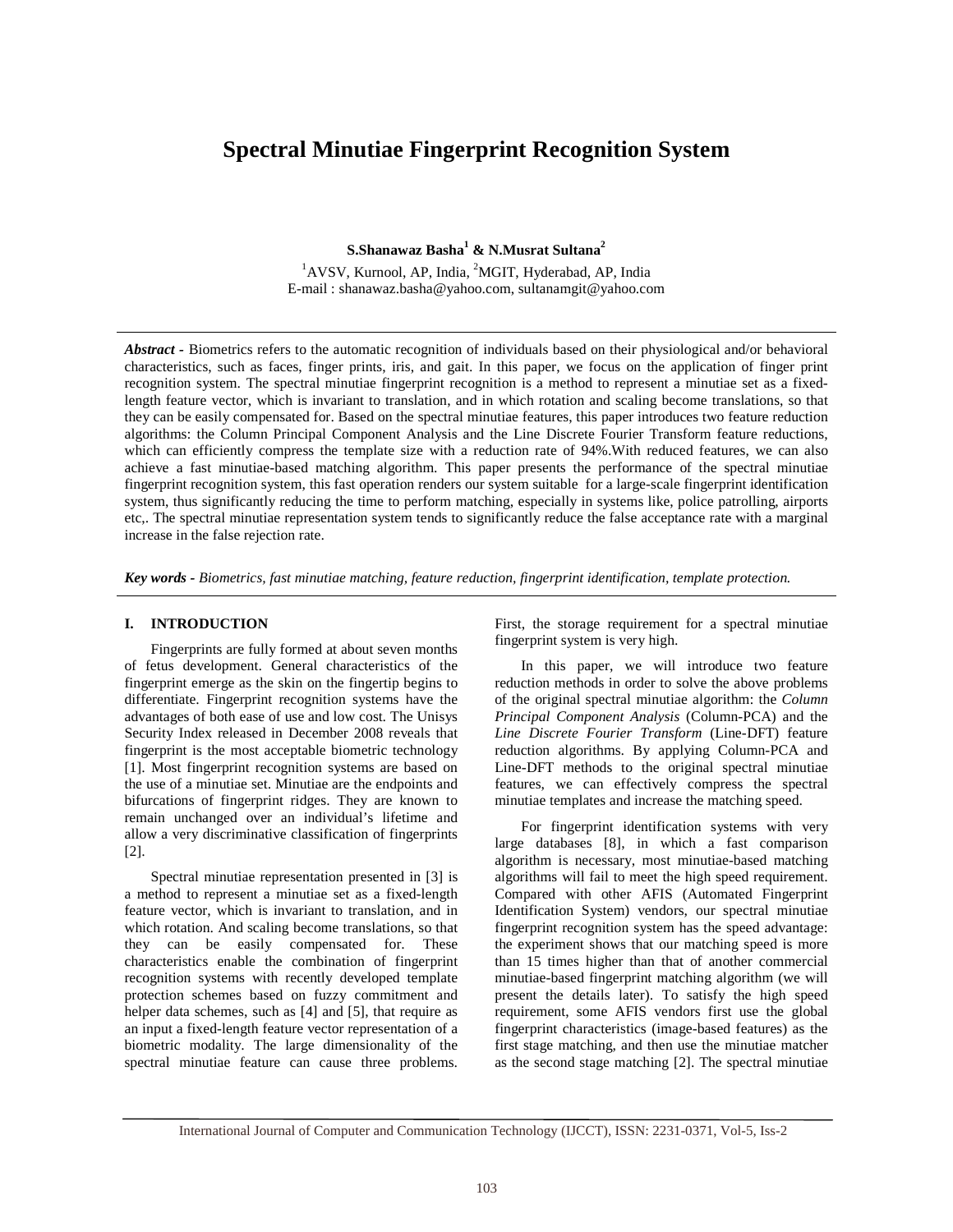representation we present this paper only needs the minutiae templates as input, so that it can be easily integrated into any arbitrary minutiae-based fingerprint recognition system. This motivates us to consider our spectral minutiae algorithm as a preselector (or prefilter) for a large-scale AFIS to improve the overall matching speed performance, especially in systems operating at geographical level (e.g., police patrolling) or in complex critical environments (e.g., airports). Besides the speed advantage, our algorithm can also be combined with template protection schemes, which gains more and more attention due to the substantial privacy concerns.

#### **II. SPECTRAL MINUTE REPRESENTATION**

 The spectral minutiae representation is based on the shift, scale and rotation properties of the twodimensional continuous Fourier transform. In [3], the concept of two representation methods is introduced: the location-based spectral minutiae representation (SML) and the orientation-based spectral minutiae representation (SMO).

2.1. Location-Based spectral minutiae representation (SML)

 When we are implementing the Fourier transform there are two important issues that should be considered. First, when a discrete Fourier transform is taken of an image, this results in a representation of a periodic repetition of the original image. This is undesirable because it introduces errors due to discontinuities at the image boundaries. Second, the re-mapping onto a polarlogarithmic coordinate system after using a discrete Therefore, we introduce an *analytical* representation of the input minutiae, and then use *analytical* expressions of a continuous Fourier transform that are evaluated on a grid in the polar-logarithmic plane. These analytical expressions are obtained as follows. Assume we have a fingerprint with Z minutiae. With every minutia, a function  $m_i(x, y) = \delta(x-x_i, y-y_i)$ ,  $i=1, \ldots, Z$  is associated where  $(x_i, y_i)$  represents the location of the i<sup>th</sup> minutia in the fingerprint image. Thus the spatial domain, every minutia is represented by a Dirac pulse. The Fourier transform of  $m_i(x, y)$  is given by

$$
F\left\{\mathbf{m}_i(\mathbf{x}, \mathbf{y})\right\} = \exp\left(-j(\omega_{\mathbf{x}} x_i + \omega_{\mathbf{y}} y_i)\right) \tag{1}
$$

and the location-base spectral minutiae representation is defined as

$$
M_L(\omega_x, \omega_y) = \sum_{i=1}^{Z} \exp(-j(\omega_x x_i + \omega_y y_i)), \qquad (2)
$$

 We use a Gaussian low-pass filter to attenuate the higher frequencies, in order to reduce the sensitivity to small variations in minutiae locations in the spatial domain. This multiplication in the frequency domain corresponds to a convolution in the spatial domain where every minutia is now represented by a Gaussian pulse. Following the shift property of the Fourier transform, the magnitude of *M* is taken in order to make the spectrum invariant to translation of the input and we obtain

$$
M_L(\omega_x, \omega_y; \sigma_L^2)
$$
  
=  $|\exp\left(-\frac{\omega_x^2 + \omega_y^2}{2{\sigma_L}^2}\right) \sum_{i=1}^{Z} \exp\left(-j(\omega_x x_i + \omega_y y_i)\right) | (3)$ 

Equation (3) is the analytical expression for the spectrum which can directly be evaluated on a polarlogarithmic grid. The resulting representation in the polar-logarithmic domain is invariant to translation, while rotation and scaling of the input have become translations along the polar-logarithmic coordinates.

2.2. Orientation-Based spectral minutiae representation (SMO)

 The location-based spectral minutiae representation (SML) only uses the minutiae location information. However, including the minutiae orientation as well may give better discrimination. Therefore, it can be beneficial to also include the orientation information in our spectral representation. The orientation  $\theta$  of a minutia can be incorporated by using the spatial derivative  $m(x, y)$  of in the direction of the minutia orientation. Thus, to every minutia in a fingerprint, a function  $m_i(x, y, \theta)$  is assigned being the derivative of  $m_i(x, y)$  in the direction  $\theta_i$ , such that

$$
F\left\{\mathbf{m}_{i}(\mathbf{x}, \mathbf{y}, \theta)\right\} = \mathbf{j}(\omega_{\mathbf{x}}\cos\theta_{i} + \omega_{\mathbf{y}}\sin\theta_{i})
$$
  
.exp(-j( $\omega_{\mathbf{x}}x_{i} + \omega_{\mathbf{y}}y_{i}$ )) (4)

As with the SML algorithm, using a Gaussian filter and taking the magnitude of the spectrum yields

$$
|M_O(\omega_x, \omega_y; \sigma_0^2)| = |\exp \left\{\begin{array}{c} \omega_x^2 + \omega_y^2\\ 2{\sigma_0}^2 \end{array}\right\}
$$

z

 $\sum$  j( $\omega_x \cos \theta_i + \omega_y \sin \theta_i$ ) **.** exp  $(\neg j(\omega_x x_i + \omega_y y_i))$  | (5)  $I = 1$ 

#### 2.3. Implementation

 In order to obtain our final spectral representations, the continuous spectra (3) and (5) are sampled on a polar-logarithmic grid. In the radial direction λ, we use

 $\ddot{\phantom{0}}$ International Journal of Computer and Communication Technology (IJCCT), ISSN: 2231-0371, Vol-5, Iss-2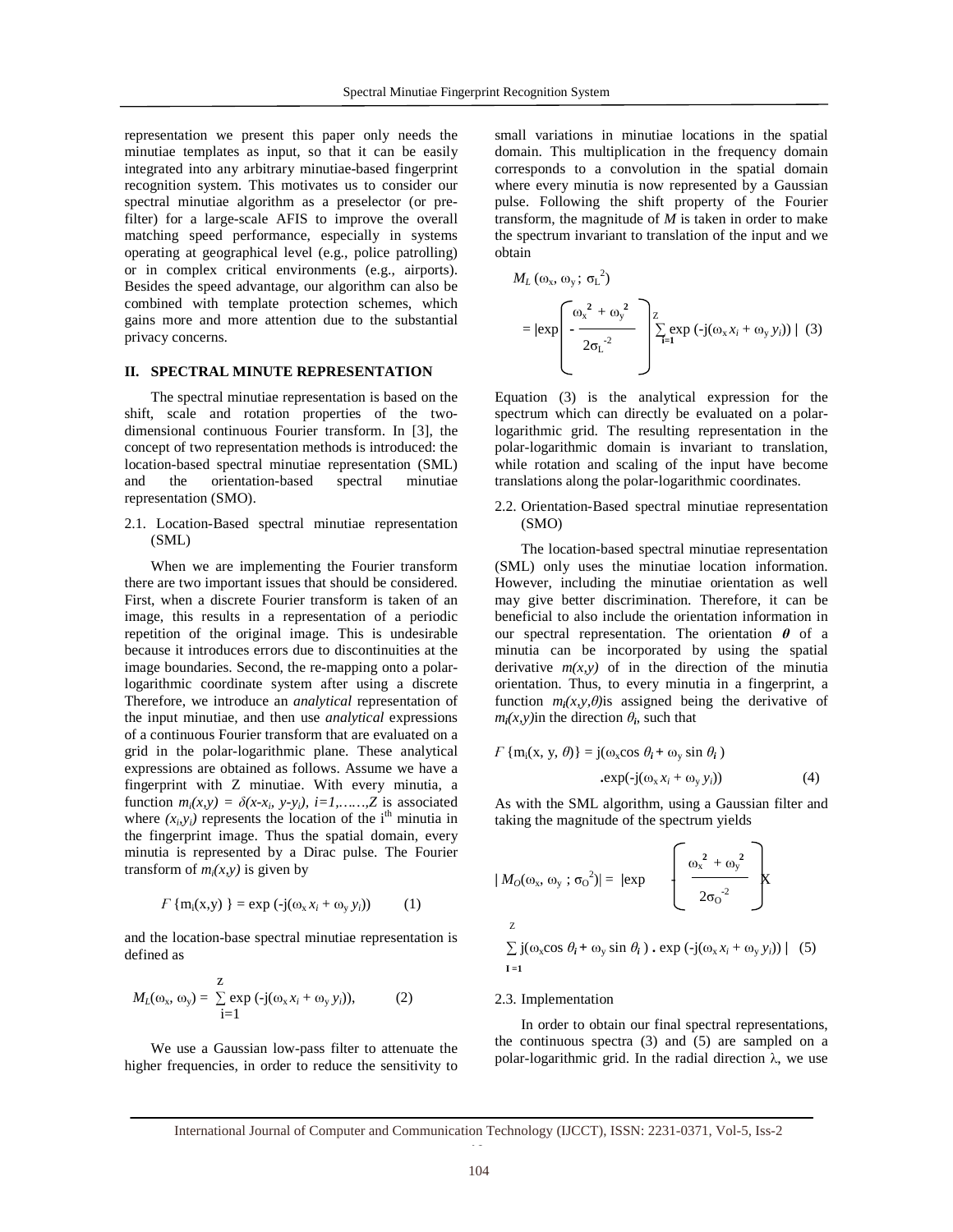$M = 128$  samples between  $\lambda_1 = 0.1$  and  $\lambda_1 = 0.6$ . In the angular direction  $\beta$ , we use  $N = 256$  samples uniformly distributed between  $\beta = 0$  and  $\beta = \pi$ . Because of the symmetry of the Fourier transform for real-valued functions, using the interval between 0 and  $\pi$  is sufficient. This polar-logarithmic sampling process is illustrated in Figs. 1 and 2.



Fig. 1 : Illustration of polar logarithmic sampling (SML spectra). (1) Fourier spectrum in a Cartesian coordinate and a polar-logarithmic sampling grid. (2) Fourier spectrum sampled on a polar-logarithmic grid.



Fig. 2 : Illustration of the polar-logarithmic sampling (SMO spectra). (1)Fourier spectrum in a Cartesian coordinate and a polar-logarithmic sampling grid. (2) Fourier spectrum sampled on a polar-logarithmic grid.

 The sampled spectra (3) and (5) will be denoted by  $S_L(m, n; \sigma_L)$  and  $S_O(m, n; \sigma_O)$  respectively, with m = 1,...,  $M$ ,  $n = 1$ ,....,  $N$ . When no confusion can arise, the parameter σ and the subscripts L and O will be omitted. For each spectrum, the horizontal axis represents the rotation angle of the spectral magnitude (from to  $\pi$ ); the vertical axis represents the frequency of the spectral magnitude. It should be noted that the minutiae spectrum is periodic on the horizontal axis.

#### 2.4. Spectral minutiae matching

Let  $R(m,n)$  and  $T(m,n)$  be the two sampled minutiae spectra respectively achieved from the *reference* fingerprint and the *test* fingerprint. Both *R*   $(m,n)$  and  $T(m,n)$  are normalized to have zero mean and unit energy. We use the two-dimensional correlation coefficient between *R* and *T* as a measure of their similarity.

 In practice, the input fingerprint images are rotated and might be scaled (for example, depending on the sensor that is used to acquire an image). Assume that the scaling has already been compensated for on the level of the minutiae sets [9]. Then we only need to test a few rotations, which become the circular shifts in the horizontal direction. We denote  $T(m, n - n_{cs})$  as a circular shifted version of *T (m, n)*. We use the fast rotation searching algorithm, based on variable step sizes that was presented in [10] and choose the maximum score of the different combinations as the final matching score between *R* and *T*

$$
S^{(R, T)} = \max \{ 1/MN \sum R (m, n) T (m, n - n_{cs}) \},
$$
  
n<sub>cs</sub> -15  $\leq n_{cs} \leq 15$ . (6)

# **III. COLUMN-PCA FEATURE REDUCTION (CPCA)**

Spectral minutiae feature is a  $d = M X N = 32,768$ real-valued feature vector. This high dimensionality can cause the small sample size problem [7]. Small sample size effects are normally encountered in applications with high dimensional features and a complex classification rule, while the number of available training samples is inadequate. A mismatch between the actual statistics and the assumptions will lead to a loss of recognition performance. We can increase robustness against this type of mismatch by reducing the feature space dimension ability. PCA is a commonly used tool to achieve this.

## 3.1. PCA Feature Reduction and Its Problem on Spectral Minutiae Representation

 In order to illustrate the problem of directly applying PCA on the features  $S_L(m, n)$  and  $S_O(m, n)$ , let  $\overline{o}$  $=$  ( $o_1$ ,....  $o_D$ )<sup>T</sup> denote the unreduced spectral minutiae feature vector, that is, a one-dimensional form of the two- Dimensional spectral minutiae  $S(m, n)$ , with  $m =$ 1,...*M*  $n = 1,...N$ ,  $(M = 128$  and  $N = 256$ *)*. Thus, the dimensionality of  $\bar{o}$  is  $D = MXN = 32,768$ .

If we have L samples  $\bar{o}_1$ ,  $\ldots$   $\bar{o}_L$  in the training set, we can create a *D X L* data matrix **X** consisting of all the samples, as  $X = [\bar{\mathfrak{d}}_1, \dots, \bar{\mathfrak{d}}_L]$ . PCA can be implemented by doing singular value decomposition (SVD) on the matrix **X.**

International Journal of Computer and Communication Technology (IJCCT), ISSN: 2231-0371, Vol-5, Iss-2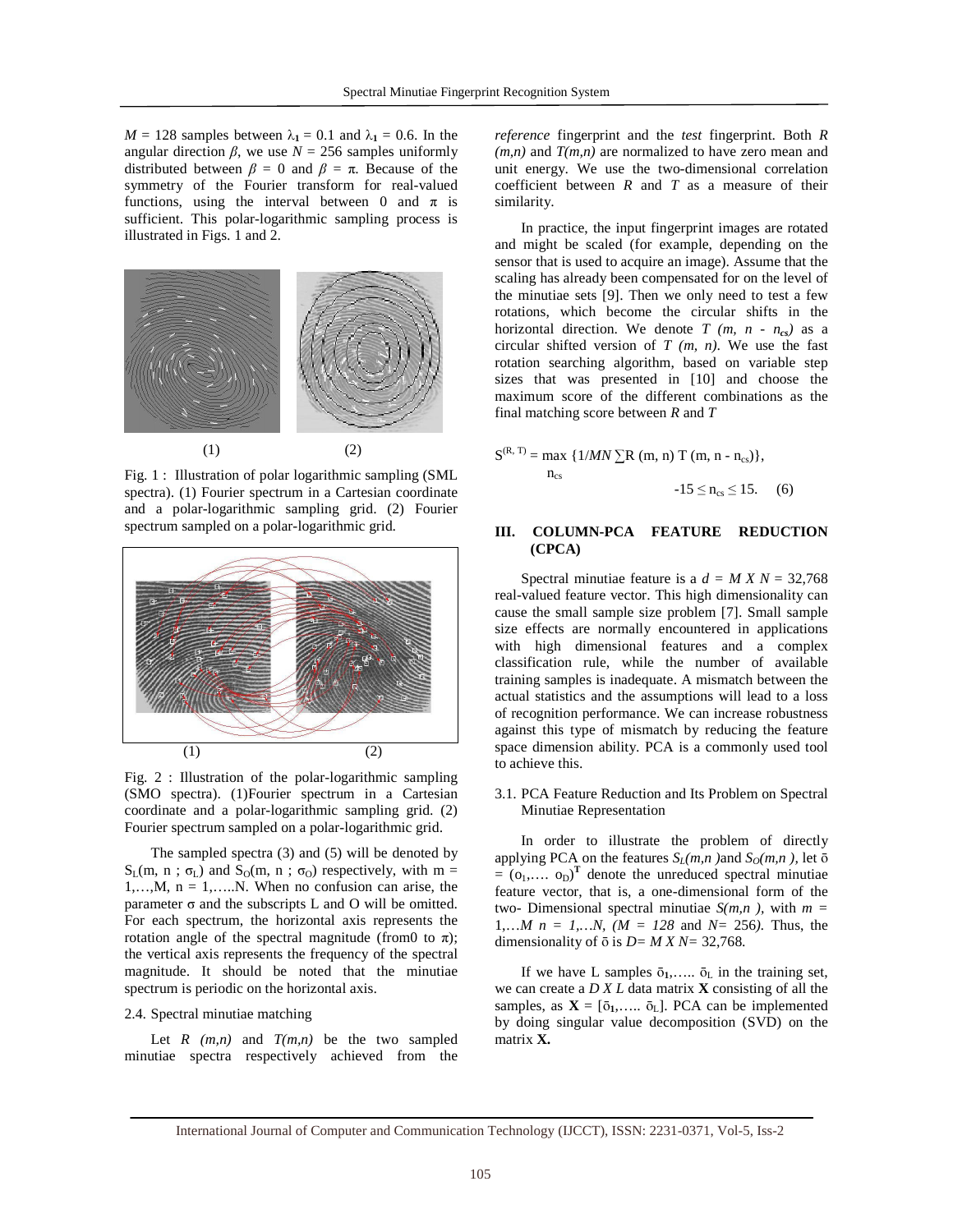$\mathbf{X} = \mathbf{U} \mathbf{x} \mathbf{S} \mathbf{x} \mathbf{V} \mathbf{x}^{\mathrm{T}}$ (7)

with  $U_X$  a D X  $L(D > L)$  orthonormal matrix spanning the column space of  $X$ ,  $S_X$  a *L X L* diagonal matrix of which the (non-negative) diagonal elements are the singular values of **X** in descending order, and  $V_X$  a *LX L* orthonormal matrix spanning the row space of **X.**

Let  $U_X$  be the sub matrix of  $U_X$  consisting of the first  $D_{\text{PCA}}(D_{\text{PCA}} < L)$  columns, then we can implement PCA by

$$
\mathbf{Y} = \mathbf{\bar{U}}_{\mathbf{X}}^{\mathrm{T}} \mathbf{X} \tag{8}
$$

With **Y** the  $D_{PCA}$  *X L* data matrix with reduced dimensionality. However, there are two problems in performing PCA to implement feature reduction on the minutiae spectra. The first is the small sample size problem [7]. In case the feature vector is  $D = 32,768$ . An unreduced spectral minutiae representation, the dimensionality of the feature vector is . A reliable PCA feature reduction requires a large number of fingerprint samples to implement the PCA training, which is difficult to acquire. The second problem is that the minutiae spectra are not rotation-in-variant. As we mentioned in the previous section, the rotation of fingerprints becomes a circular shift of the minutiae spectra in the horizontal direction. For the PCA training, all the minutiae spectra must be aligned in order to get meaningful results. Then both the training and matching processes become complicated. To cope with the small sample size problem and to avoid the rotation alignment of minutiae spectra, we introduce the Column-PCA method to perform a feature reduction.

### 3.2. Column-PCA: Feature Reduction without Small Sample Size Problems

 We first look at the spectral minutiae feature *S* in the 2-D case as we presented in Section II-C. From Figs. 1 and 2, we can see that the minutiae spectrum is periodic on the horizontal axis. Moreover, on the vertical axis, the spectra with different frequencies are correlated. Therefore, we consider using PCA to decorrelate the spectra with different frequencies in the vertical direction. To achieve this, we regard each column of *S* as a new feature vector  $\bar{e} = (e_1...e_m)^T$  then each (sampled) minutiae spectrum S(m,n) consists of *N* feature vectors  $\bar{e}$ ,  $S = (\bar{e}_1, \dots, \bar{e}_n)$ 

If we have L samples  $S_1$  ... $S_L$  in the training set, we can create a  $M \times L_N$  ( $L_N = N \times L$ ,  $N = 256$ ) data matrix **Z** consists of all the samples, as  $\mathbf{Z} = [z_1, z_{LN}]$ .

 As we indicated in the previous section, another problem of directly using minutiae spectra to implement PCA feature reduction is that a rotation alignment of the minutiae spectra is needed, which is difficult to implement. In the spectral minutiae representation, the rotation operator commutes with column transformation. By using column feature vectors, the rotation variation becomes the samples sequence difference in the training procedure. This will not have any influence on the PCA feature reduction results. Therefore, by using column feature vectors to implement PCA feature reduction, we can cope with both the small sample size problem and avoid the rotation alignment of minutiae spectra as well. We call this method as the Column-PCA feature reduction (CPCA).

 To implement CPCA, we first subtract the sample mean (column mean) from the data matrix **Z**. The next step is to apply SVD on **Z**

$$
\mathbf{Z} = \mathbf{U}_{\mathbf{Z}} \mathbf{S}_{\mathbf{Z}} \mathbf{V}^{\mathbf{T}}_{\mathbf{Z}} \tag{9}
$$

with  $U_z$  a  $M X M$  orthonormal matrix spanning the column space of  $Z$ ,  $S_Z$  a  $M X M$  diagonal matrix of which the (non-negative) diagonal elements are the singular values of **Z** in descending order, and  $V_Z$  a  $L_N X$ *M* orthonormal matrix spanning the row space of . Finally, we can obtain the CPCA transform matrix by retaining the first *M*  $_{\text{CPCA}}$  (*M*  $_{\text{CPCA}}$  < *M*) columns of  $\mathbf{U}_{\mathbf{Z}}$ . The CPCA transform on the minutiae spectra *S(m,n )*is written as

$$
\mathbf{S}_{\text{CPCA}} = \tilde{\mathbf{U}}^{\text{T}}_{\text{Z}} \mathbf{S}
$$
 (10)

With  $S_{CPCA}$  the *M* <sub>CPCA</sub> *X N* data matrix with reduced dimensionality.

 The CPCA transform is illustrated in Fig. 3(1) and 3(2) (here, we define  $\tilde{U}_Z = U_z$ , that is  $M_{CPCA} = M$ , for a clear illustration). We can see that after the CPCA transform, the main energy of the original minutiae spectrum is concentrated in the top lines of  $S$  <sub>CPCA</sub>. By only retaining the top *M CPCA* lines, we perform the CPCA feature reduction, with a reduction rate  $R_{CPA} = (M \cdot R)$ *- M CPCA*)/*M*. Because the rotation operator commutes with column transformation, the minutiae spectrum **S** CPCA remains periodic on the horizontal axis after the CPCA transform.



International Journal of Computer and Communication Technology (IJCCT), ISSN: 2231-0371, Vol-5, Iss-2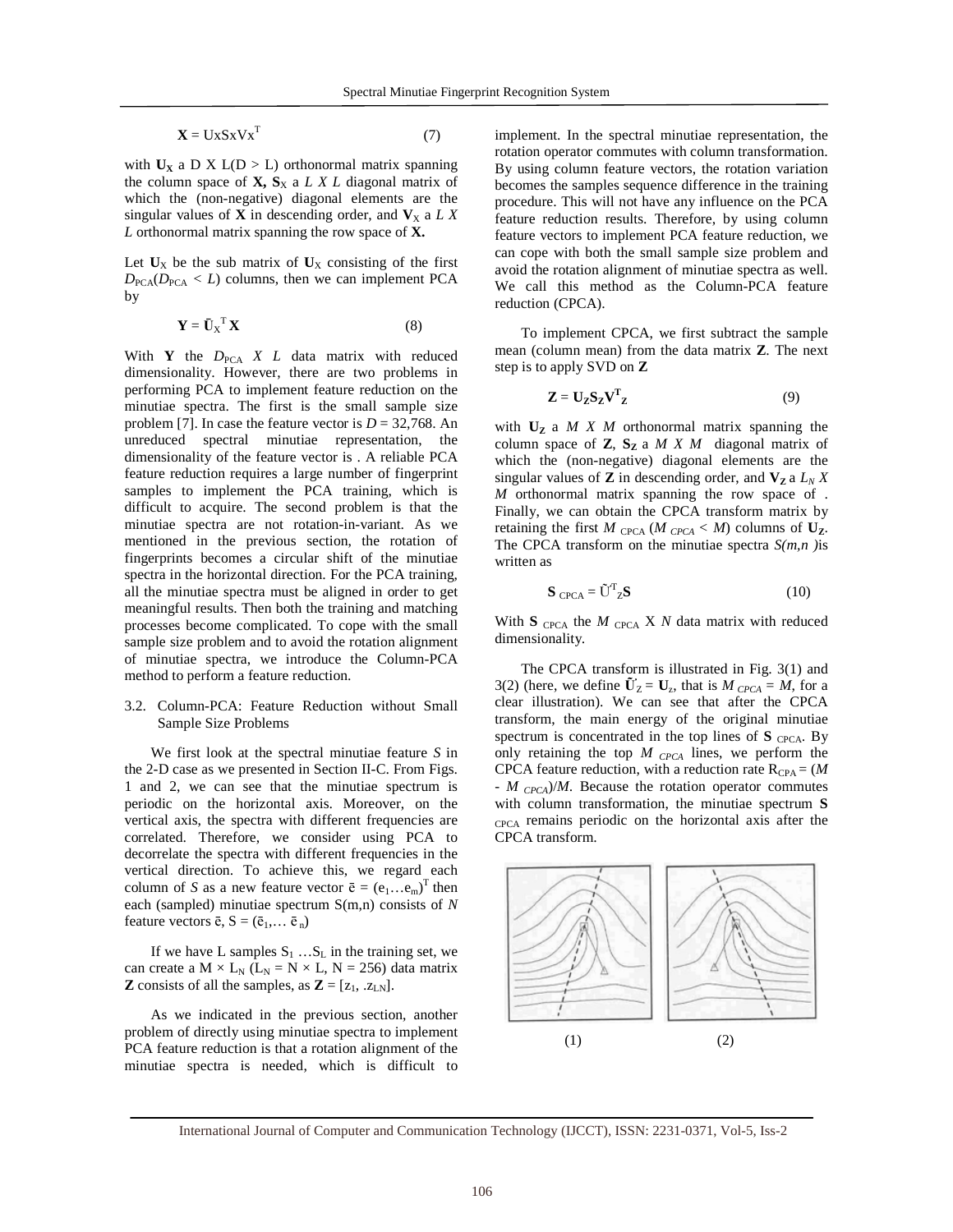

(3)

Fig. 3 : Illustration of the CPCA transform and the LDFT representation. (1) Location-based spectral minutiae. (2) Minutiae spectrum after the CPCA transforms. (3) Magnitude of the LDFT representation of (2).

#### **IV. LINE –DFT FEATURE REDUCTION (LDFT)**

 The CPCA feature reduction method reduces the minutiae spectrum feature **S** in the vertical direction. In this section, we will introduce the Line-DFT feature reduction (LDFT) method, which will reduce the feature in the horizontal direction. This method is based on the fact that the minutiae spectrum **S** is periodic on the horizontal axis. Therefore, it can be applied both independently and in combination with the CPCA feature reduction.

#### 4.1. Line-DFT Representation of the Minutiae Spectrum

 We denote each line of the minutiae spectrum **S** (here **S** can be the original minutiae spectrum or the minutiae spectrum after the CPCA feature reduction) as a line feature vector  $\tilde{Y} = (y_1,...,y_n)$ , thus  $S = (\tilde{y}_1,...,y_n)$  $(\mathbf{\tilde{y}}_M)^T$ . Then we can regard each line feature vector as a periodic discrete-time signal (or sequence) with period *N*, and we denote this signal as  $y_m(n)$  ( $m = 1, \ldots, M$ ) (*M*  $= 128$  for the original minutiae spectrum or  $M = M_{\text{CPCA}}$ for the spectrum after the CPCA feature reduction). The discrete Fourier transform [12] of  $y_m(n)$  is given by

$$
Y_{m} (k) = \sum_{n=0}^{N-1} y_{m} (n) \exp(-j(2\pi/N)kn),
$$
  

$$
K = 0, 1, ..., N-1, m=1, ..., M
$$
 (11)

Because  $y_m$  (n) is periodic, by performing DFT (implemented as FFT) on each line *ym (n)* of the minutiae spectrum **S**, we can obtain,  $S_{\text{LDFT}} = (Y_1(k))^T$ ,  $S_{\text{LDFT}}$  έ C<sup>M</sup> which is an exact representation of S.

#### 4.2. Transform of Fourier Components to a Real-Valued Feature Vector

Consider two discrete-time, periodic signals  $f_1[n]$ and  $f_2[n]$ ,  $f_1[n]$ ,  $f_2[n]$   $\in \mathbb{R}^N$  with period  $N(N)$  is an even number), and their discrete Fourier transform are

 $F_1[k]$ and  $F_2[k]$ respectively. The DFT is orthnormal, thus it preserves inner products. Therefore, because of the symmetry properties of the DFT for real-valued signals, the correlation of  $f_1$  [*n*] and  $f_2[n]$  becomes

$$
N-1
$$
  
\n
$$
\sum f_1 [n] f_2 [n] = 1/N (\mathbf{F}_1 [0] \mathbf{F}2 [0] + 2\mathbf{R} \sum_{k=1}^{N/2} \mathbf{F}_1 [k] \mathbf{F}_2 [k])
$$
  
\n
$$
n=0
$$
\n(12)

 Therefore, we can generate two one dimensional real-valued feature vectors  $v_1$  and  $v_2$  from the Fourier components.

#### **V. EXPERIMENTS**

#### 5.1. Measurements

 We test the spectral minutiae representation in a verification setting. The matching performance of a fingerprint verification system can be evaluated by means of several measures. Commonly used are the *false acceptance rate* (FAR), the *false rejection rate*  (FRR), and the *equal error rate* (EER). In this paper, we use FAR, EER and the *genuine accept rate* (GAR), GAR = 1- FRR, as performance indicators of our scheme.

5.2. Results without CPCA and LDFT Feature Reductions

 For a comparison with the results after the CPCA and the LDFT feature reductions, we first tested our algorithm without feature reductions. The results are shown in Table I and the ROC curves are shown in Figs. 4(a) and 5(a). From the results, we can see that the MCYT database received much better results than the FVC database. This shows that our algorithms are sensitive to the minutiae quality and fingerprint quality.

| ۰.<br>× |  |
|---------|--|
|---------|--|

Results without CPCA and LDFT feature reductions

| <b>Database</b>                | EER   | GAR       |           |         |
|--------------------------------|-------|-----------|-----------|---------|
| S                              |       | $FAR=1\%$ | $FAR=0.1$ | $FAR=0$ |
|                                |       |           | $\%$      | $\%$    |
| <b>MCYT</b>                    | 0.30% | 99.8%     | 99.7%     | 99.1%   |
| <b>FVC2002</b> 3.86%<br>$-DB2$ |       | 95.5%     | 92.7%     | 89.7%   |

5.3. Results after CPCA and LDFT Feature Reductions In case of using SML and SMO fusion, the spectral

International Journal of Computer and Communication Technology (IJCCT), ISSN: 2231-0371, Vol-5, Iss-2